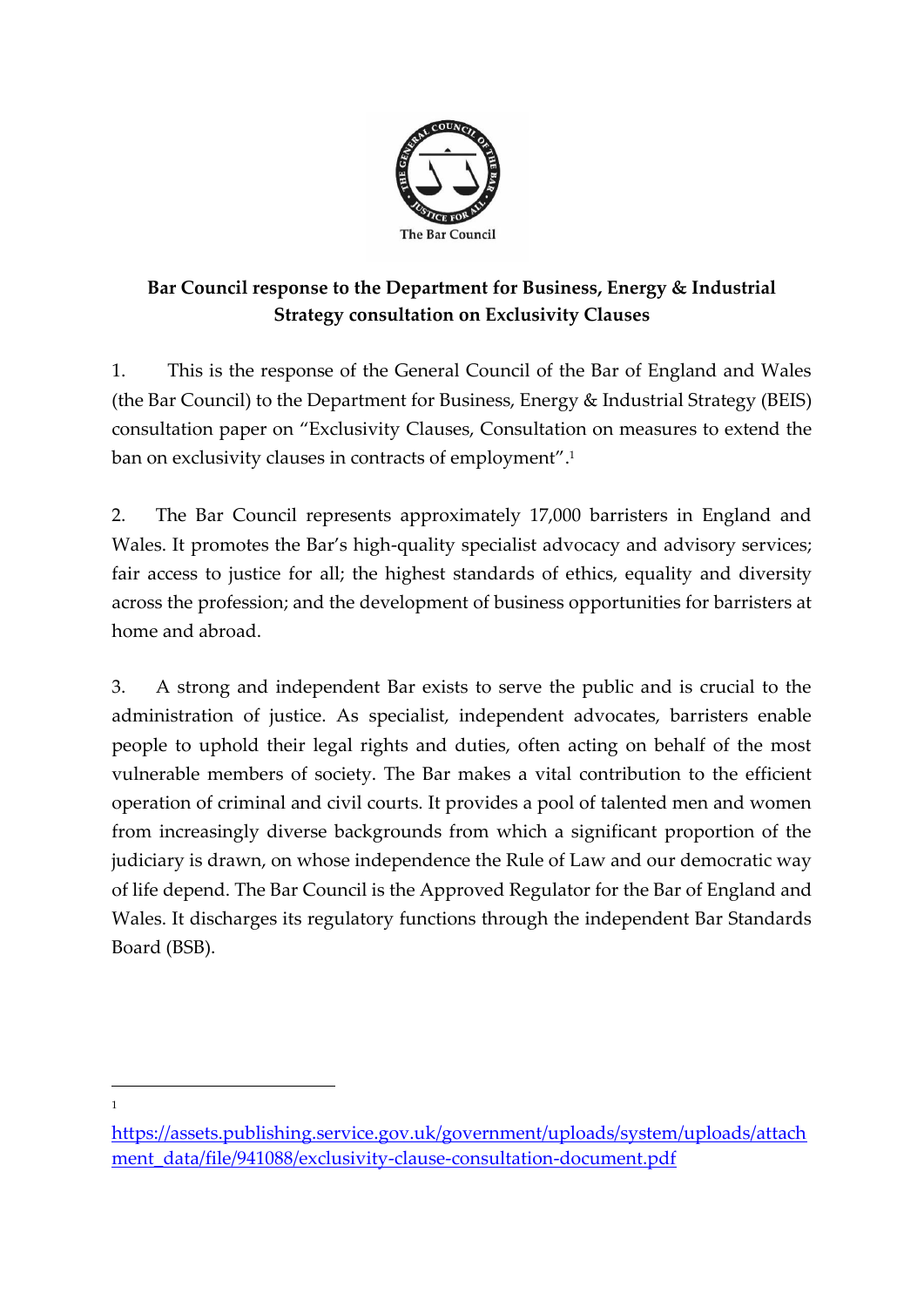**Question 1: Do you agree the ban of exclusivity clauses should be extended to lowincome workers where the guaranteed weekly income is below the Lower Earnings Limit?**

4. Yes

# **Question 2: Do you think the ban of exclusivity clauses should be extended to other workers? Please expand on why.**

5. It is unclear from the consultation what is meant by 'other workers'. If the proposal is to include both workers and employees as defined in the Employment Rights Act 1996 then we would support that.

6. We do not consider that a restrictive approach is necessary. It should apply to all workers with specific exemptions being identified if their inclusion would cause particular practical problems.

### **Question 3: Do you agree the Lower Earnings Limit is an appropriate threshold?**

7. Our answer to this question is a qualified 'no'. We agree that setting it at the LEL has the benefit of being definable in law and that it will also rise as the economy develops. It is better that it is in place than it not being in place.

8. However, using the LEL as a threshold does appear to be somewhat unambitious. It will provide a theoretical protection to a small proportion of the workforce. The policy reasons which support a ban on exclusivity clauses for this element of the workforce also readily apply to other low paid workers.

9. Essentially, where is the policy benefit in preventing workers earning less than £15,000 per annum from the same employment from having alternative employment? These workers, particularly if they are in less secure forms of work, would benefit from being able to obtain work from more than one source just as much as someone earning £6,240 p/a (based on govt figure of £120 per week).

10. If the employer has a legitimate interest to protect, then they should be permitted to do so through appropriate restraint clauses, confidentiality clauses and conflict of interest clauses rather than a blanket prohibition.

**Question 4: Should these rights also be extended to employees/workers where the guaranteed weekly income is below the Lower Earnings Limit? Please expand on why.**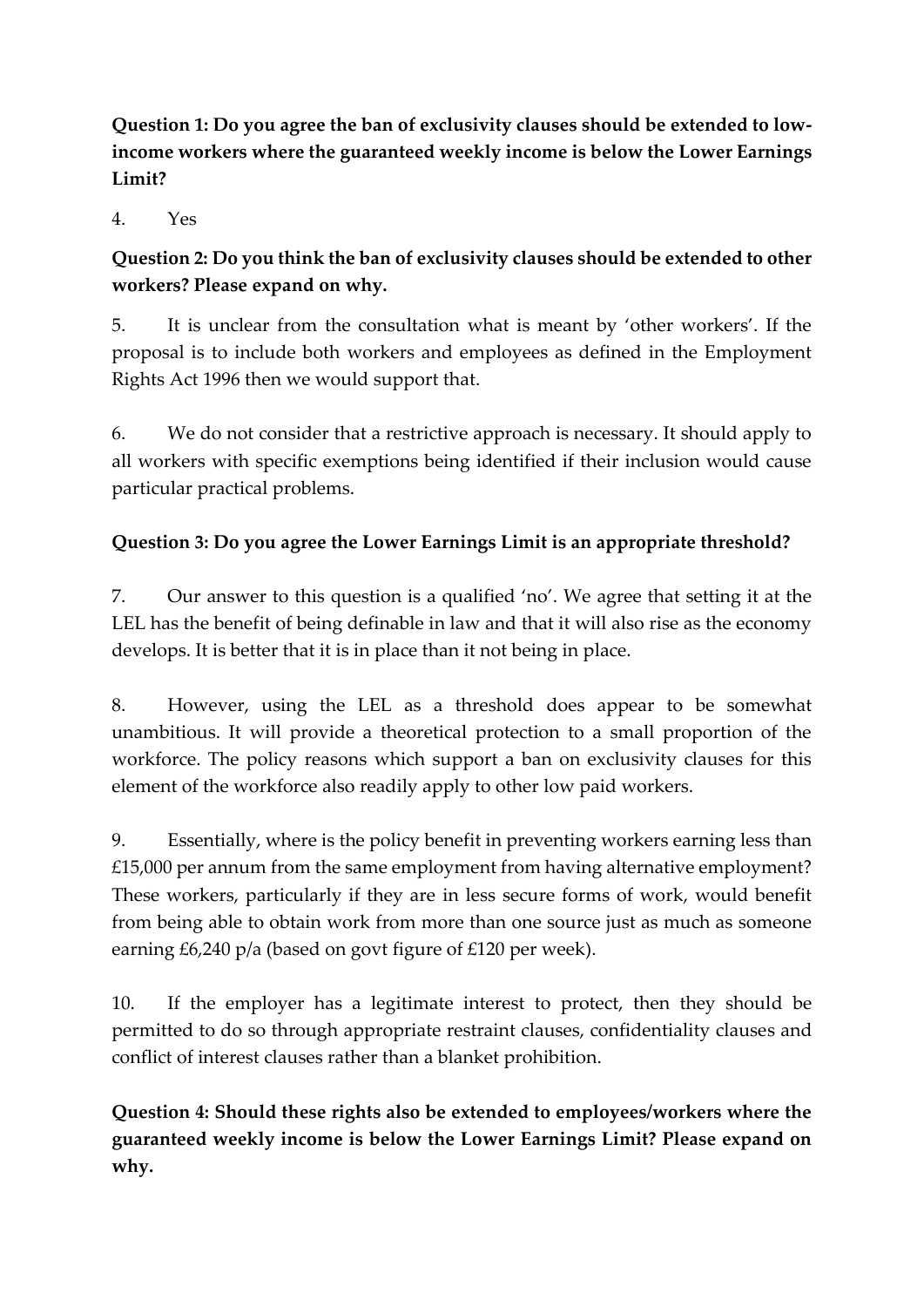11. Yes. In order to have any value, a form of redress is necessary.

12. We would note that redress need not only come in the form of an individual taking matters to an Employment Tribunal. When dealing with forms of low paid employment, a statutory body with the power to enforce these rights or to refer matters to an Employment Tribunal if needs be can also be an alternative form of enforcement.

13. For example, if the statutory body spot-checked or became aware of an unlawful term, it should be able to take escalating enforcement action rather than the onus being on an individual employee to stand up to their employer.

14. The government already recognises this in another aspect of low-paid work. HMRC has extensive powers in respect of National Minimum Wage enforcement.

#### **Question 5: Do you think a cap on hourly wages should be set to ensure individuals who are paid a high hourly rate for a short number of hours a week are exempted from a ban on exclusivity clauses?**

15. Yes. These individuals are more likely to be in a different bargaining position and the normal rules of contract should apply.

16. Careful thought should be given to what is meant by a 'high hourly rate' in light of our suggestions in question 3 as to the use of the LEL as an appropriate measure. We consider that a 'high hourly rate' should be one in which the market gives the individual sufficient bargaining power to meaningfully negotiate their terms.

#### **Question 6: What level do you think the hourly wage cap should be set at?**

17. We consider that other groups are better placed to respond to this question.

#### **Question 7: If you have any alternative methods to provide a similar exemption, please expand on these below.**

18. Consideration should be given to a more nuanced approach. Employers should be permitted to include 'conflict of interest' clauses which prohibit alternative employment if it conflicts with the present employment. Such conflicts should be restricted to matters of legitimate commercial interest. These conflict of interest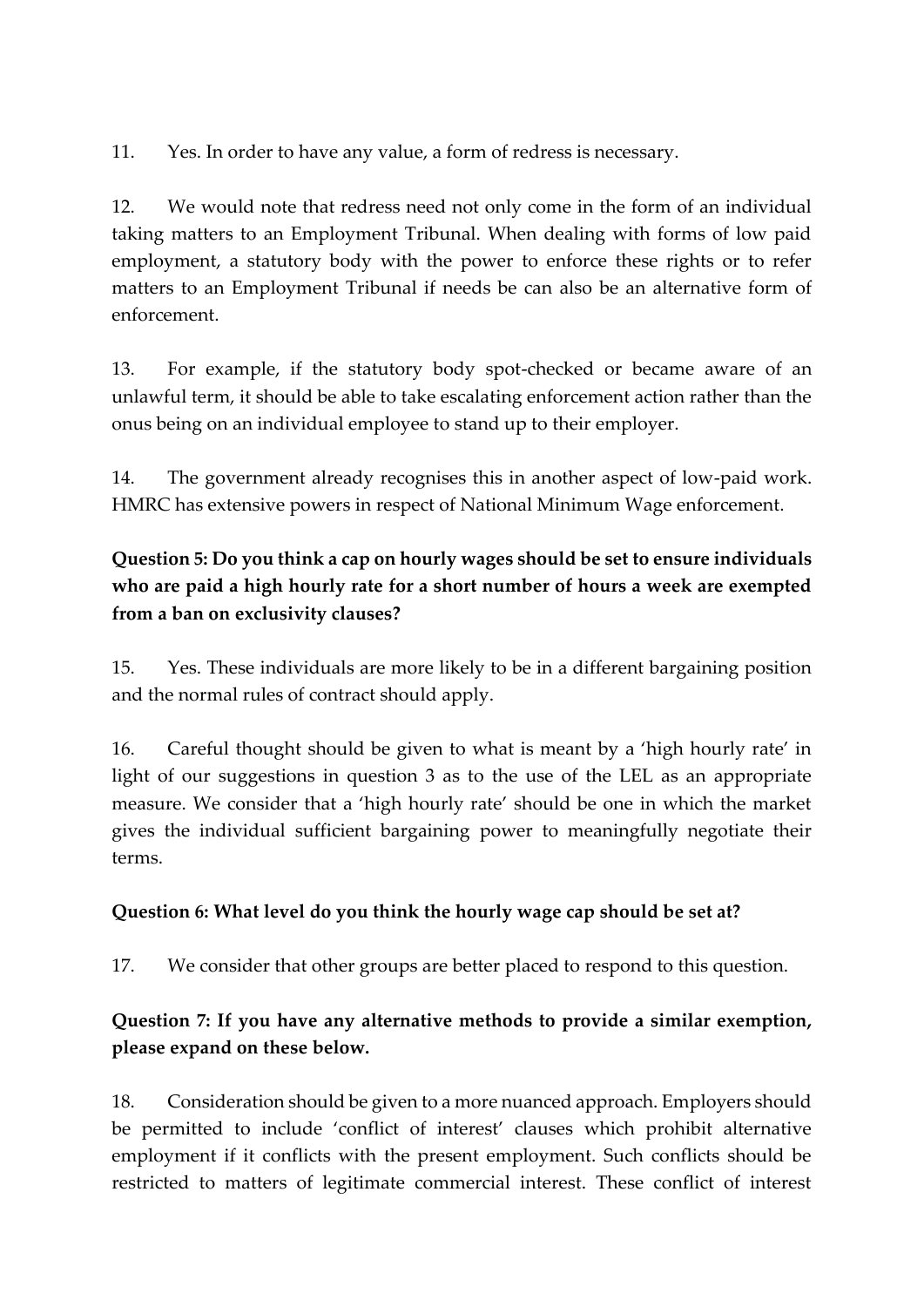clauses would be more targeted than wholesale exclusivity clauses which are more difficult to justify.

#### **Question 8: How likely do you think it is that the impact of the Covid-19 pandemic will lead to greater numbers of workers having the guaranteed hours in their contracts reduced?**

19. We consider it likely that a reduction in hours will occur as a result of any downturn in the economy.

## **Question 9: How likely do you think it is that greater numbers of workers will be looking for additional work to boost their income as an impact of the Covid-19 pandemic?**

20. We consider that other groups are better placed to respond to this question.

### **Question 10: How helpful do you think extending the ban on exclusivity clauses would be for workers earning under the Lower Earnings limit? Please explain your answer.**

21. These clauses do not regularly feature in Employment Tribunal litigation. That isn't to say that there isn't a problem. It is conceivable that when dealing with enforcement of individual rights for low paid workers, the nature of the disputes are such that they are less likely to reach the stage of Tribunal litigation.

22. If the government was minded to, a short statutory code could assist. The Code could provide that any exclusivity clause should be entered into with the individual before work is commenced. It could also provide that any amendment to the contract to include or amend an exclusivity clause could only be done on 30 days notice.

#### **Question 11: How likely do you think workers are to use the ability to take on additional work to reskill and move between sectors? Please explain your answer.**

23. We consider that other groups are better placed to answer this question.

**Questions 12-14 are for employers only.**